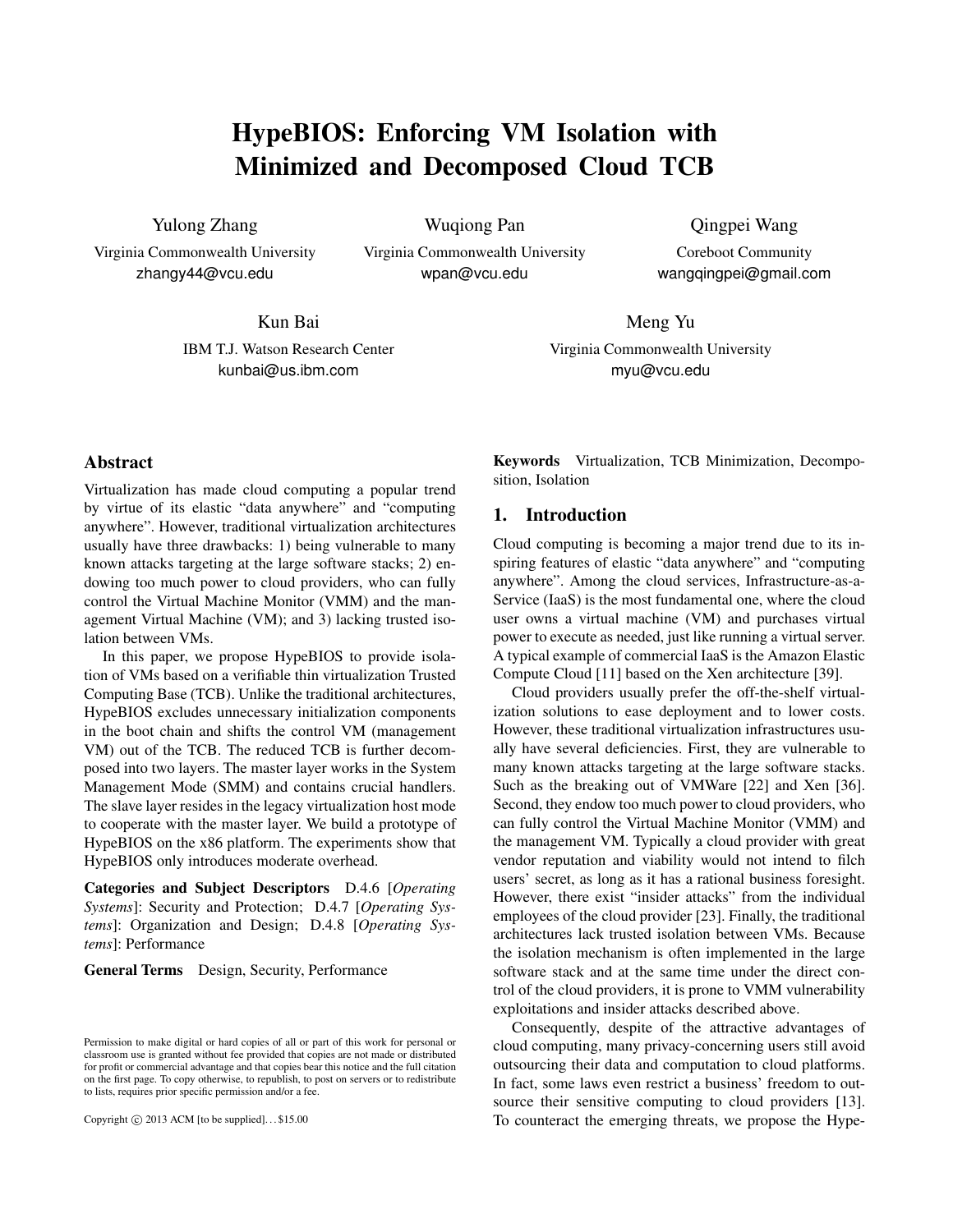BIOS architecture. The primary goal is to construct a minimized and decomposed cloud TCB from scratch and thus enable more trusted VM protection, without losing backwardcompatibility, efficiency and flexibility. The main contributions of this work include:

- *•* We minimize the virtualization TCB by removing redundant procedures from the boot chain. The legacy boot chain contains many repeated initialization processes. By cutting off them and integrating the whole virtualization initialization procedure in BIOS, HypeBIOS reduces the cloud TCB by an order of magnitude (our prototype has *∼*4K LOCs).
- *•* We decompose the minimized TCB into two layers. The master layer works in SMM and contains crucial handlers. The slave layer remains in the legacy virtualization host mode to cooperate with the master layer. TCB decomposition further improves the protection of the crucial components and only exposes the thin slave layer (about 1K LOCs) as the attacking surface, which eases verification and attestation.
- *•* We implement a prototype on x86 platform which has enough flexibility and is easy to keep updated. Despite the integration of initialization code into BIOS, we do not program the whole VMM into it. After platform initialization, HypeBIOS will load master/slave layer handlers from hard drive and relocate them in different areas. Thus software upgrade does not need re-flashing BIOS and remains flexible.
- *•* We show that the minimization and decomposition design has good backward compatibility and introduces moderate performance overhead. With the aid of CPU, memory and I/O virtualization extensions, unmodified HVM VMs can be launched on HypeBIOS without significant performance downgrade.

The rest of the paper is organized as follows. The related work and background information is discussed in Section 2 and 3. In Section 4, threat model and assumptions are described. In Section 5 we discuss the design details, and in Section 6 we present the implementation and performance evaluations. We further provide some security analysis in Section 7 and describe our future work in Section 8. The paper is concluded in Section 9.

# 2. Related Work

# 2.1 Cloud TCB Minimization

The first type of cloud TCB minimization is through VMM simplification. Designed specially for system execution tracing and malware analysis, MAVMM [31] eliminates unnecessary virtualization features commonly found in general purpose VMMs. Trustvisor [26] is also a specialized VMM minimizing the TCB so that it can be used for isolation purposes only. Although the simplified VMMs can be extremely thin (MAVMM contains only *∼*3.2K LOCs and Trustvisor has *∼*2K LOCs for its core functions), they can only handle certain application schemes and neither of the two architectures supports multiple VMs. So they are unsuitable to be the cloud VMM serving general purposes.

The second type of approaches makes use of hardware features to minimize TCB size. SICE [6] makes use of x86 System Management Mode (SMM) to enforce strong TCB isolation. The security of the isolated environments is guaranteed by a TCB consists only the hardware, the BIOS, and SMM program of *∼*300 LOCs. However, SICE can only provide one isolation zone and supports only one VM at one time, therefore unable to be adopted as a cloud platform solution. Flicker [27] is a technique leveraging the secureexecution features of CPUs to provide application level privacy protection based on a thin and secured TCB. Nevertheless, it only offers app-level protection and cannot be utilized to secure the VMs on cloud.

NoHype [20], as the third type of TCB minimization, dynamically eliminates the VMM layer after booting the guest VMs. The shortage of NoHype is that it has the rigid requirement of one-VM-per-core on multi-core processors, and it requires pre-allocated nested page table. The two requirements restrict the number of VMs that can be simultaneously hosted on the physical platform and decrease the elastic of cloud computing. They increase the cost of cloud providers as well. Moreover, NoHype needs to modify the guest kernel to get rid of memory access outside the region indicated by the pre-allocated nested page table.

Coreboot [9, 10] can be treated as a promising way for TCB minimization. It aims at replacing the proprietary BIOS firmware with a lightweight system designed to perform only the minimum of initializing tasks, and can directly boot an ELF image included in the ROM. However coreboot is just a BIOS design and has no virtualization component.

## 2.2 Cloud TCB Decomposition

There are some approaches directly dividing VMM into separated components with different privileges. NOVA [35] constructs a microkernel-based VMM that is *∼*9K LOCs in size. Despite its thin TCB compared to commodity hypervisors, the complexity of TCB is not markedly decreased since the microhypervisor is still in charge of complex management duties like address space management, interrupt and exception handling, and communication between the running workloads. So the thin TCB is still difficult to be secured and verified dynamically. Although seL4 [21] proposes a technique to formally verify a microkernel with *∼*8.7K LOCs, it imposes several restrictions on the microkernel functionality. Thus a verifiable microhypervisor remains impractical so far. Other than microkernel-based systems, VMM Disaggregation [30] also shrinks the TCB size by moving some VMM components out of the privileged domain. However, the TCB size is still too large for dynamic protection.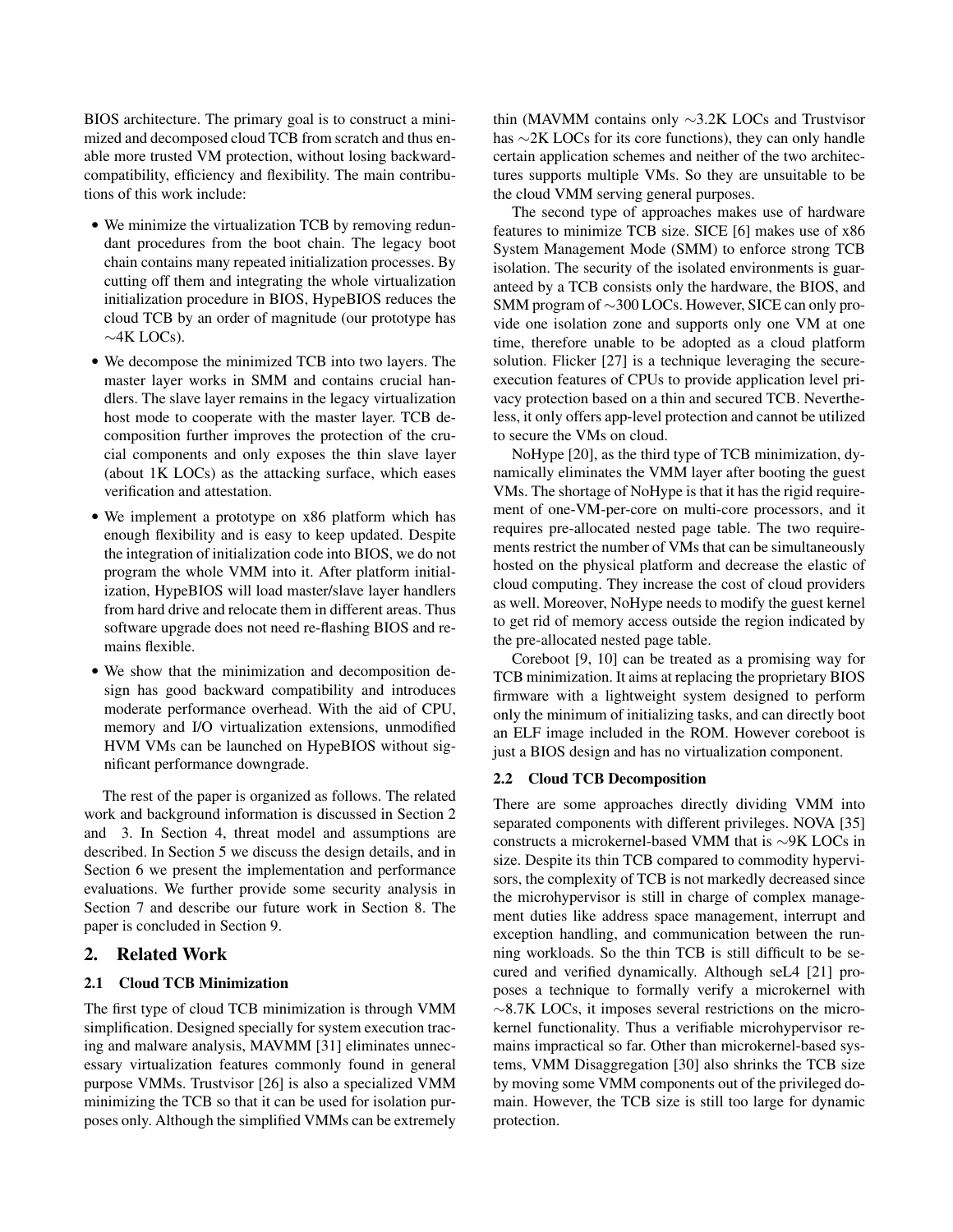There are also some approaches realizing decomposition with the help of nested virtualization. SplitVisor [32] splits the traditional VMM into two components according to their functions: a smaller one as the minimized TCB to enforce isolation, and a larger one to provide service functionalities. The problem with SplitVisor is that it requires specialized guest VMMs, which should be uploaded by cloud users. Similar to SplitVisor, CloudVisor [40] utilizes nested virtualization to separate TCB from the computing software stacks. As the host VMM, CloudVisor simply forwards (and verifies) all the operation and data flows between the guest VMM and the VMs. But in practice, the operation and data flows between the guest VMM and its VMs could be very complicated thus CoudVisor has to allow guest VMM to directly operate with VM's sensitive components (e.g. Instruction Pointer (IP) relocation after VMEXIT handling) . In this sense, the guest VMM should be considered as a part of the TCB.

# 3. Background

## 3.1 Root of Trust Measurement

The Root of Trust Measurement (RTM) mechanism is commonly used to ensure the integrity of TCB, which mainly relies on the Trusted Platform Module (TPM) chip. Specified by the Trusted Computing Group (TCG), the TPM chip can be used to authenticate hardware devices [25]. It can be found on almost all the motherboards of servers and highend PCs. A unique and secret RSA Endorsement Key (EK) is generated for each TPM at the time of manufacture and will be permanently sealed inside the chip, and other sensitive data will be stored into shielded memory. A Privacy CA (Certificate Agency) can authenticate a TPM according to its public Endorsement Key. The main role of TPM chips in trusted computing is to act as the Core Root of Trust for Measurement (CRTM), which measures the integrity metrics of modules, holds them in Platform Configuration Registers (PCRs) and reports them in an authenticated way in remote attestation. For privacy concerns, EK is not allowed to be used as platform identity directly. Instead, Application Identity Keys (AIKs) are created to sign these PCR values. A detailed example to establish TCB with TPM can be found in Terra model [12]. Note that RTM can be either Static or Dynamic (SRTM and DRTM, respectively) [18].

## 3.2 System Management Mode

Both Intel and AMD CPUs support the System Management Mode (SMM) as one of its operating modes, to handle power management and other duties. The application of SMM in TCB protection has gradually become popular [5, 6, 24]. Upon an System Management Interrupt (SMI), the processor saves its state to a dedicated state save map and switches to the SMM. As an alternative of sending SMI by software interrupt, a southbridge timer [2] can trigger SMM automatically and periodically. To return from the SMM, the special instruction RSM restores the saved processor state and resumes normal execution.

SMM code is loaded by BIOS and is stored in a designated memory called SMRAM. To provide protection of the SMM code and data, both AMD and Intel provide the capability of locking the SMRAM. When the SMRAM is locked, all accesses to it, except from within the SMM, are prohibited. All interrupts, including non-maskable ones, are disabled upon entering the SMM. Thus, no other code running on the system can interfere with the SMI handler. Current hardware can support up to 4 GB of SMRAM.

Note that in Intel's manual for system developers [16], a Dual-Monitor Mode is described, which has an "Executive Monitor" and an "SMM Monitor". This mode is seemingly similar to the double-layer architecture in this paper. However, Dual-Monitor Mode is no more than a complement of Intel VTx (by serving SMI for VTx VMs). The design purpose and triggering mechanism are actually different from our work.

# 4. Threat Model and Assumptions

## 4.1 Threat Model

HypeBIOS aims at defending against all malicious activities trying to (locally or remotely) compromise the VMM and break into users' privacy.

We assume that once compromised, the root software stack could be fully controlled by the adversaries. Thus the adversaries are able to do the following types of attacks: 1) taking over the control of management/control VM of the cloud provider and then looking into VMs' memory and disk; 2) breaking into the management/control VM of the cloud provider and injecting malicious code into the VMs; 3) directly exploiting the vulnerabilities of the VMM (the legacy root software stack with bulk size) and dumping secrets from VMs; 4) as an internal employee, launching insider-attacks (not physically) to leverage the powerful management interfaces to steal information.

We do not take internal physical attacks (for example [4]) into consideration, because defending hardware attacks is out of the scope of our work. Some physical attacks require special tools like microprobing needles [4]. Even if special tools are not needed, physical attacks may leave evidences physically (camera videos or scratches). We assume that the cloud providers have no motivation to launch such attacks.

#### 4.2 Assumptions

First of all, we take the attacks from insiders into consideration but we assume the overall cloud provider entity is benign and credible. Second, the platform is physically secure (e.g. monitored by cameras, locked in a safe room, etc.) so that attacks via physical accesses are not possible. Third, the platform is equipped with trusted computing hardware, including the Core Root of Trust Measurement (CRTM) and Trusted Platform Module (TPM), which allows the attesta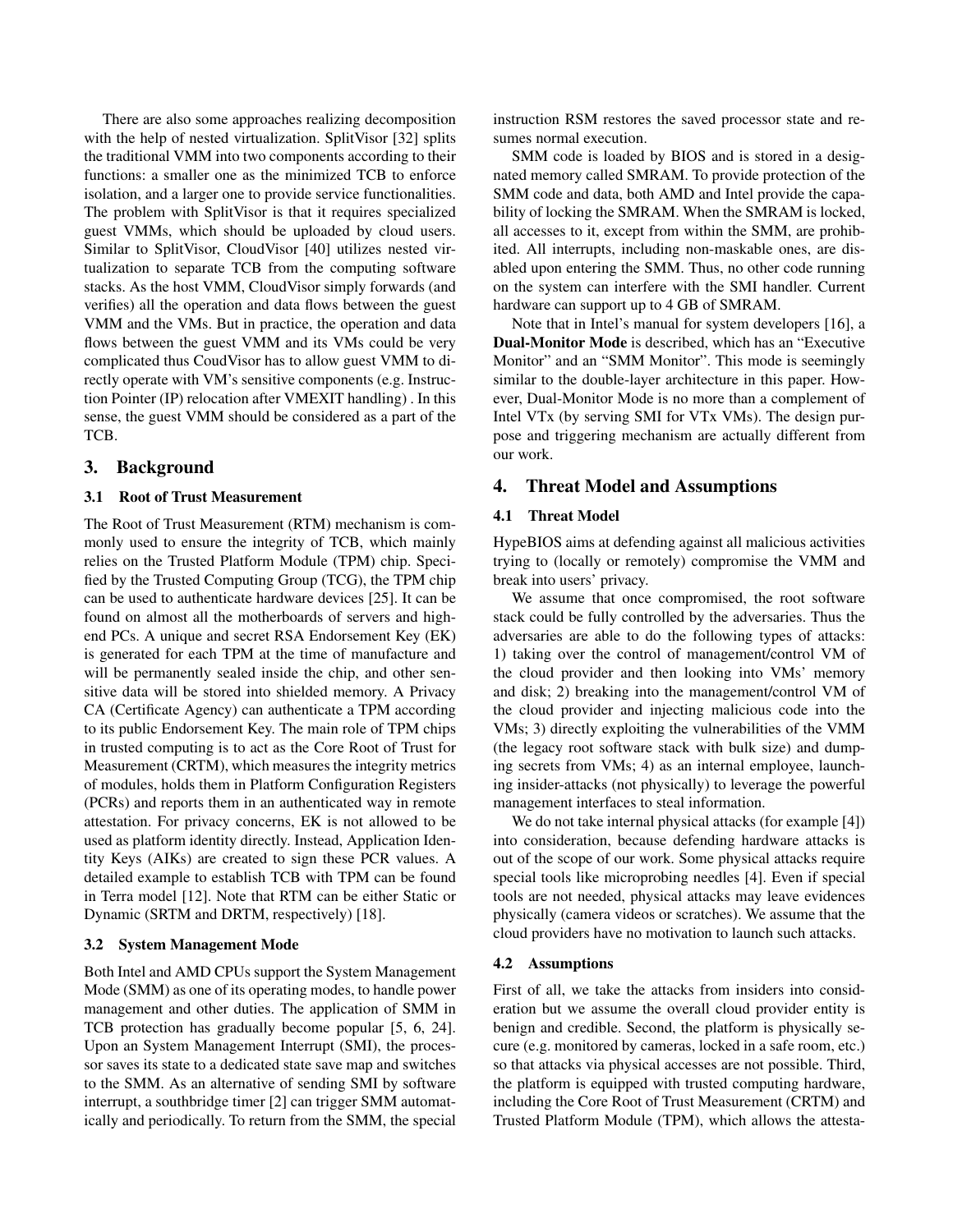tion to the integrity of the crucial components in TCB. And finally, SMRAM cache should not be poisoned. On AMD platforms, SMRAM cache has already been protected so that cache-poisoning attacks [37] are immunized. On Intel platforms, however, a proper configuration of the System Management Range Register (SMRR) [16] is required to ensure this assumption.

# 5. HypeBIOS Design

# 5.1 Design Goals

The primary goal of HypeBIOS is to improve the traditional cloud architectures by 1) reducing TCB size and decomposing it to provide special protection to the crucial components, 2) enforcing VM isolation based on the minimized and decomposed TCB, and 3) without losing backwardcompatibility, efficiency and flexibility. The detailed design considerations are listed below.

TCB Minimization and Decomposition The large size and high complexity of security-sensitive applications and systems software is a primary cause of poor testability and high vulnerability [34]. Hence the TCB size of the cloud architecture with HypeBIOS should be as small as possible. However, a small/simple TCB is not sufficient. There should be a strong protection mechanism to enforce the security of the TCB. Formal analysis [21] is usually used to verify the TCB correctness and security properties, and software model checking [19] can be utilized to verify the implementation. There are also approaches utilizing hardware based dynamic measurement to secure TCB, like TrustVisor [26] and Flicker [27] . All the above protection mechanisms, however, have restrictions on the TCB size. For example the recent successful report of formal verification shows the capability of a general-purpose kernel with *∼*8.7K LOCs [21]. Therefore, we should further decompose the minimized TCB and only apply protection on the crucial components.

Weakening the Cloud Provider's Power In order to alleviate the concerns of privacy leakage to cloud provider's internal employees, the over-powerfulness of cloud providers should be dealt with. In the current cloud architecture, Xen [39] for example, the cloud provider occupies the most privileged domain and handles all the operations with the authority to look into users' data and computation. In Hype-BIOS based architecture, the power of cloud provider should be limited, as long as it can normally perform cloud resources management (allocation, revoking and migration).

VM Level Isolation We choose the isolation granularity at the VM level with the same reasons listed by Cloud-Visor [40]. First, most of the current commercial public clouds provide the service in the IaaS fashion (e.g. Amazon EC2 [11]). Second, VM is a native and simple abstraction/encapsulation of privacy for each cloud user. Unlike protecting processes, protecting VMs does not require handling the complex and subtle semantic gaps. And third, pro-



Figure 1: HypeBIOS contains an initializer and a double-layer VMM. Traditional initialization process done by BIOS, bootloader and VMM is retrenched and merged into the initializer. After initializing the virtualization environment, the initializer will load the VMM handlers either from ROM or disk. The master layer will be put in SMRAM while the slave layer will be located in normal RAM area. The transition between the double layers is enforced by a southbridge timer.

tection at the VM level is more likely to preserve backwardcompatibility, without the need of modifying OS kernels and applications.

Backward-compatibility, Efficiency and Flexibility A good cloud system solution should require no modification from cloud users and introduce as less performance overhead as possible. Besides, if the functionality of the platform needs to be changed, the software components should be easy to be updated accordingly. No cloud provider would accept a solution that cannot be flexibly upgraded. That is why we should not seal the whole TCB into the substrate or the BIOS, which will be discussed in Section 5.3.

## 5.2 Overview of HypeBIOS Architecture

The architecture of HypeBIOS is shown in Figure 1. Once the processor virtualization extension (SVM [3] for AMD and VMX [16] for Intel) is enabled, CPU will switch between two modes - guest and host. All the cloud users' VMs are executed in the guest mode. The VM kernels reside in Ring 0 and applications run in Ring 3. All sensitive instructions will trigger VMEXITs, which should be taken care of by VMM handlers in the host mode (Ring -1). From a guest VM's view, the execution environment has no significant difference compared with a physical platform.

HypeBIOS differs from the traditional virtualization architectures in two aspects. First, HypeBIOS integrates all the platform initialization code in the BIOS ROM, just like LinuxBIOS [9]. Traditionally, after power-on, BIOS has to create interrupt tables, prepare the e820 tables, set up PIC/ timer/MTRR, initialize PCI devices, probe SMP, and configure the VGA display, etc. This cumbersome process has to be gone through later by the bootloader and the VMM again. Although the data structures and the content inside may be different (for example, BIOS uses Interrupt Vec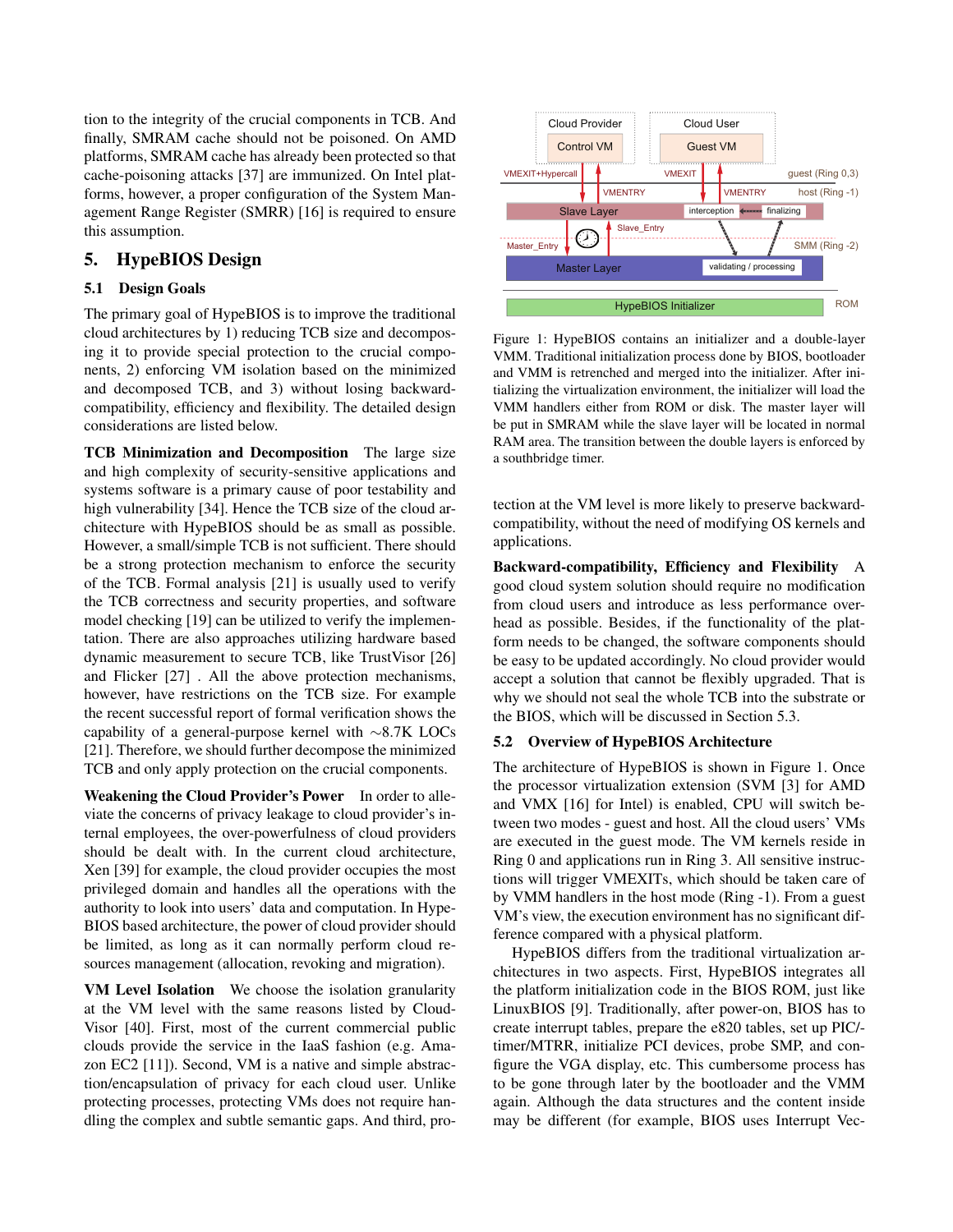tor Table (IVT) while bootloader and VMM use Interrupt Descriptor Table (IDT)), the initialization code is quite the same. Thus HypeBIOS choose to avoid the repetitive operations. On power-on, following some necessary hardware initialization, the BIOS ROM directly transforms processors into protected mode with paging, and enables virtualization extensions. Afterwards the HypeBIOS initializer loads the VMM handlers either from ROM or from hard drives (for easy-to-upgrade purpose) into RAM and passes the control to those handlers.

The second difference is that HypeBIOS relocates VMM handlers in different memory areas. A double-layer VMM, consisting of the slave layer in host mode and the Master Layer in SMM, replaces the legacy VMM. The master layer will be put in SMRAM while the slave layer will be located in normal RAM area.

## 5.3 HypeBIOS Initializer

Some existing approaches adopt Dynamic Root of Trust Measurement (DRTM) to late launch the VMM (e.g. Cloudvisor [40]). In this way, platform initialization code can be removed from TCB. However, DRTM can only ensure the integrity of VMM during the launching process, and cannot protect the VMM handlers in a real-time fashion. While formal verification and model checking methods [19, 21] can help to dynamically verify the TCB, but they have to consume computing power and impose several restrictions on the target TCB.

HypeBIOS makes use of the native protection mechanism provided by the hardware, SMRAM, to secure its crucial handlers. The initialization of SMRAM requires the trust of BIOS, thus the Static Root of Trust Measurement (SRTM) is needed. To our knowledge, most of the other SRTM-based approaches assume that the attacker is unable to violate the integrity of the booting process (e.g. NOVA [35] explicitly claims so). However, the boot chain nowadays can be complex and repetitive. For example, GRUB 2 [14] nowadays contains *∼*200K LOCs in total and even GRUB Legacy contains *∼*10K LOCs as its core components. Some of the initialization duties of the bootloader have already be carried out by the BIOS and will later be covered again by the VMM. It can largely decrease the TCB size if we merge them together into the BIOS and remove unnecessary boot procedures.

The boot process of HypeBIOS is as follows:

ROM stage: On power-on or reset, CPU fetches the instruction at 0xFFFFFFF0. At this time, RAM has not been initialized so HypeBIOS has to execute using cache-as-RAM. This part is the same with the coreboot [10] boot block. After some basic CPU initialization operations, HypeBIOS initializes the Front End Bus (FSB) and brings the RAM online. Then the initializer probes the PCI bridges and buses and enables all possible devices.

Protected mode and paging enabling: After the ROM stage HypeBIOS configures the control registers (CR0, CR3 and CR4) to enable protected mode and paging. The reason of enabling protected mode is that virtualization related instructions are only valid in this mode, and the reason to enabling paging is that nested paging requires host paging. The tricky part is that legacy BIOS interrupt handlers work in real mode, so mode transition is needed to call software interrupts before GDT and IDT are initialized.

Basic platform configuration: Now it is time to do peripheral configurations, including PIC, timer, MTRR and PCI devices. The southbridge should be carefully configured so that SMM can work properly later with timer triggering. The details will be introduced in Section 5.4. TPM chip should also be initialized in this stage.

APIC and virtualization enabling: This is the most import step for HypeBIOS. The processor virtualization extension (SVM/VMX) is enabled. Specially, HypeBIOS creates a nested page table and a page-access-control table. The page-access-control table marks the owner (VM) and access attributes (R/W) for every page. IOAPIC as well as LAPIC are also configured in this step.

SMP preparation: The above procedures are handled by the Boot Strap Processor. To enable the full function of the cloud platform, the BSP needs to further bring other cores/processors online and enable protected mode/paging/virtualization for them.

Other initializing work: This part contains VGA/serial console initialization and other hardware preparation work. For conciseness the details are omitted.

Loading double-layer handlers: Finally, the platform is ready for the VMM handlers. HypeBIOS loads them either from the ROM or the disk and measures the integrity of them. The measurement value is extended to the TPM Platform Configuration Register (PCR). After that, the master layer is relocated into SMRAM and the slave layer is relocated in normal memory area. In the end, SMRAM should be set as locked to avoid tampering, and the platform is handed over to the double-layer VMM handlers.

Because the initializing code in the ROM is executed only once during the boot, and service-oriented changes only impact the VMM handlers, which can be loaded from disk, the integration of BIOS, bootloader and VMM initializer as above would not hurt the flexibility to upgrade HypeBIOS.

After the integration, the boot chain is significantly retrenched. As shown in Figure 2, the TCB size of HypeBIOS is extremely thin compared to other approaches. We note that integration is not the only reason of HypeBIOS's extremely thin TCB. The utilization of hardware I/O virtualization support also contribute to TCB minimization, which will be discussed in Section 5.6.

## 5.4 The Decomposed Double-layer VMM

Although the integration of HypeBIOS initializer has significantly reduced the TCB size, an effective and efficient mechanism is still needed to dynamically ensure the security of the TCB. Thus we further decompose the TCB into two lay-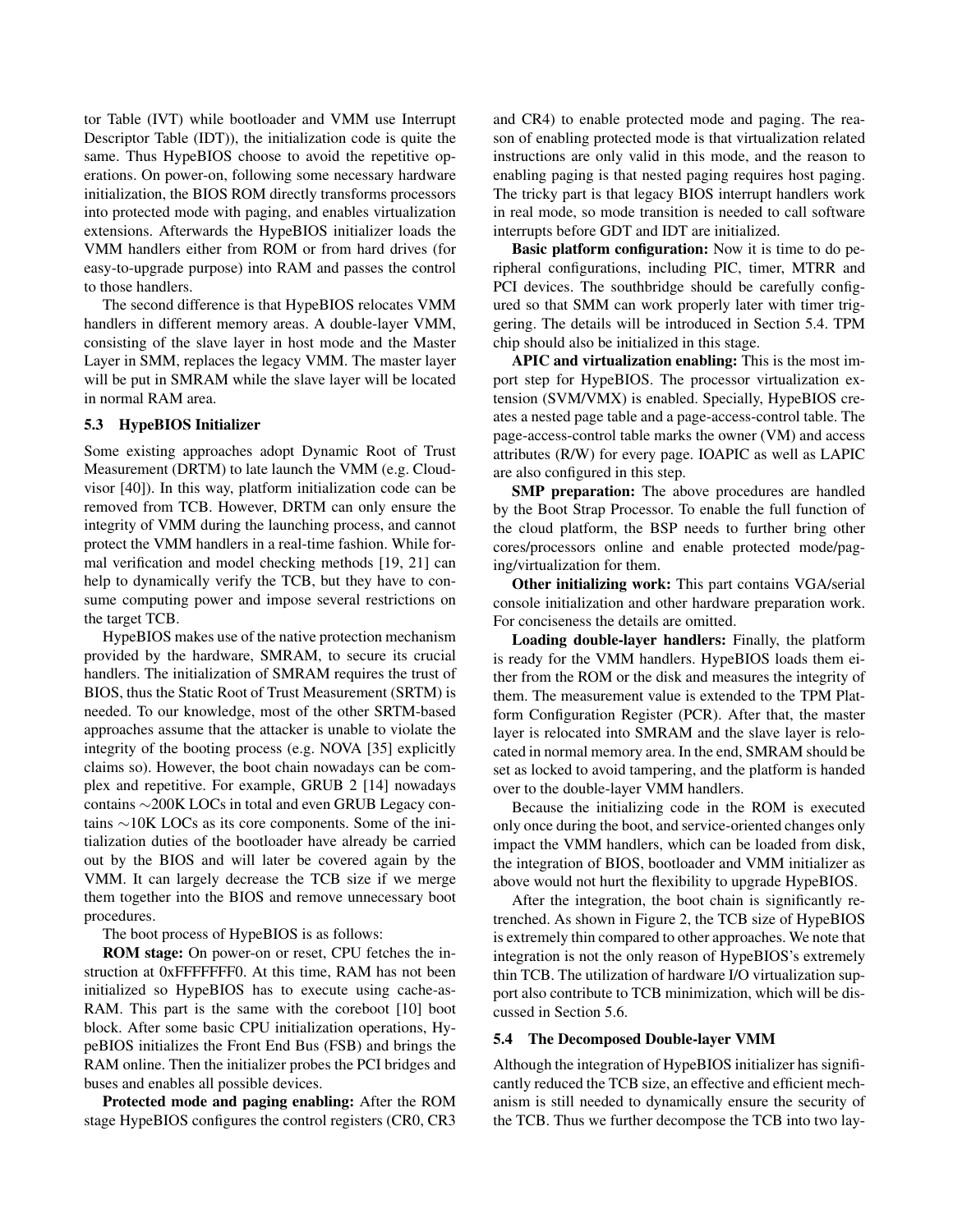

Figure 2: TCB size comparison of some virtualization architectures relying on trusted boot chain. Since all of them contain the BIOS ROM in TCB, the code lines of BIOS are omitted in the figure. Taking advantages of initializer integration and using only virtualized I/O devices, HypeBIOS has only *∼*4K LOCs in memory (*∼*3K LOCs are protected by SMRAM).



Figure 3: CPU execution and transition flow of HypeBIOS.

ers, a master layer and a slave layer. The slave layer replaces the legacy VMM to intercept the execution of the VMs, and passes the crucial VMEXIT handling (such as nested page fault) to the master layer, as shown in Figure 1 and Figure 3. On receiving the requests, the master layer firstly checks if the VMEXIT violates the access control rules as specified in the page-access-control table (Figure 4), and then processes it. If no error detected, the master layer will return control back to the slave layer.

Figure 4 is an example of the page-access-control table.  $S_n$  in the figure means "shared to  $VM_n$ " and  $P_n$  means "privacy of VM<sub>n</sub>". The areas of the master and slave layers are marked as SMRAM and *P* (global privacy) respectively. The region of initializer (BIOS) is marked as read-only.

It is worth noting that the transition from the slave layer to the master layer is not though calling software SMI. Once an SMI is sent, all CPU cores will be forced into SMM, which could be a fuse of Deny-of-Service (DOS) attacks. Besides, it costs CPU powers to call SMI frequently. Consequently, HypeBIOS configures the southbridge to mask the software SMI and trigger SMM by a southbridge timer [2]. With the help of this timer, the SMM is triggered periodically, and the system control is automatically passed from the slave layer to master layer (Figure 1). Ideally, master layer processes all the VMEXITs, but for performance optimization, not all of the VMEXITs should be passed into SMM to process. Only those suspected as privacy-breaching (e.g. memory probing from one VM to another) are necessarily delivered to the master layer. The interval of the timer-based transition



Figure 4: Page-access-control table maintained by the master layer. Each entry is corresponding to a page in memory.

will be discussed in Section 6, which slightly impacts the performance.

Residing in the SMRAM, the master layer (*∼*3K LOCs) is well protected and cannot be accessed from the software stacks in the protected mode. The only interface to access the master layer is via the slave layer. So the slave layer (*∼* 1K LOCs) is the only TCB component that should be verified online. The idea of TCB decomposition thus makes the thin TCB even easier to perform integrity checking (a recent successful report of formal verification shows the capability of a general-purpose kernel with *∼*8.7K LOCs [21] .

#### 5.5 Secure Boot

On system power-on or reset, the TPM chip is initialized. It then measures the Core Root of Trust for Measurement (CRTM) in BIOS boot block, which will further measures the SMM handlers (HypeBIOS master layer) that will be written into SMRAM. All the measurement results will be extended into the Platform Configuration Register (PCR). Then the initializer copies HypeBIOS master layer code into the SMRAM and temporarily trigger SMM by calling SMI. The boot code of master layer will generate a fresh asymmetric key-pair ( $K_{SMM}^{Pub}$ ,  $K_{SMM}^{Pri}$ ), and extend the public key information into the PCR. Later all the cloud users can easily obtain this public key from TPM. The private key is kept in SMRAM and will never be touched from outside. Afterwards, the master layer will resume to protected mode and pass the control back to HypeBIOS initializer and continue the normal boot procedure, getting the slave layer loaded.

All the users on the platform are able to request for attestation at any time. Because the platform is shared by multiple tenants, the TPM architecture can be realized using the vTPM fashion [8]. The attestation procedure of the platform is described as follows:

(1) On receipt of a request for attestation challenge, the TPM chip will respond with the public Attestation Identity Key ( $\Delta$ IK<sup> $Pub$ </sup>) and the certified public Endorsement Key  $(EK<sup>Pub</sup>)$ . The challengers can further validate the certification of the  $EK^{Pub}$  by forwarding the keys to the Privacy CA [25].

(2) If the certification of the  $EK^{Pub}$  is valid, the Privacy CA signs a certificate for  $\text{AIK}^{Pub}$ , and encrypts the certificate with a newly created session key SK<sub>PCA</sub>. Along with them,  $SK_{PCA}$  and  $AIK^{Pub}$ , encrypted by  $EK^{Pub}$ , are altogether sent back to the challenger. The challenger then deliver the second blob to the TPM chip.

(3) Once received them, the HypeBIOS TPM decrypts the  $SK_{PCA}$  and  $AIK^{Pub}$  using its  $EK^{Pri}$ , and checks if the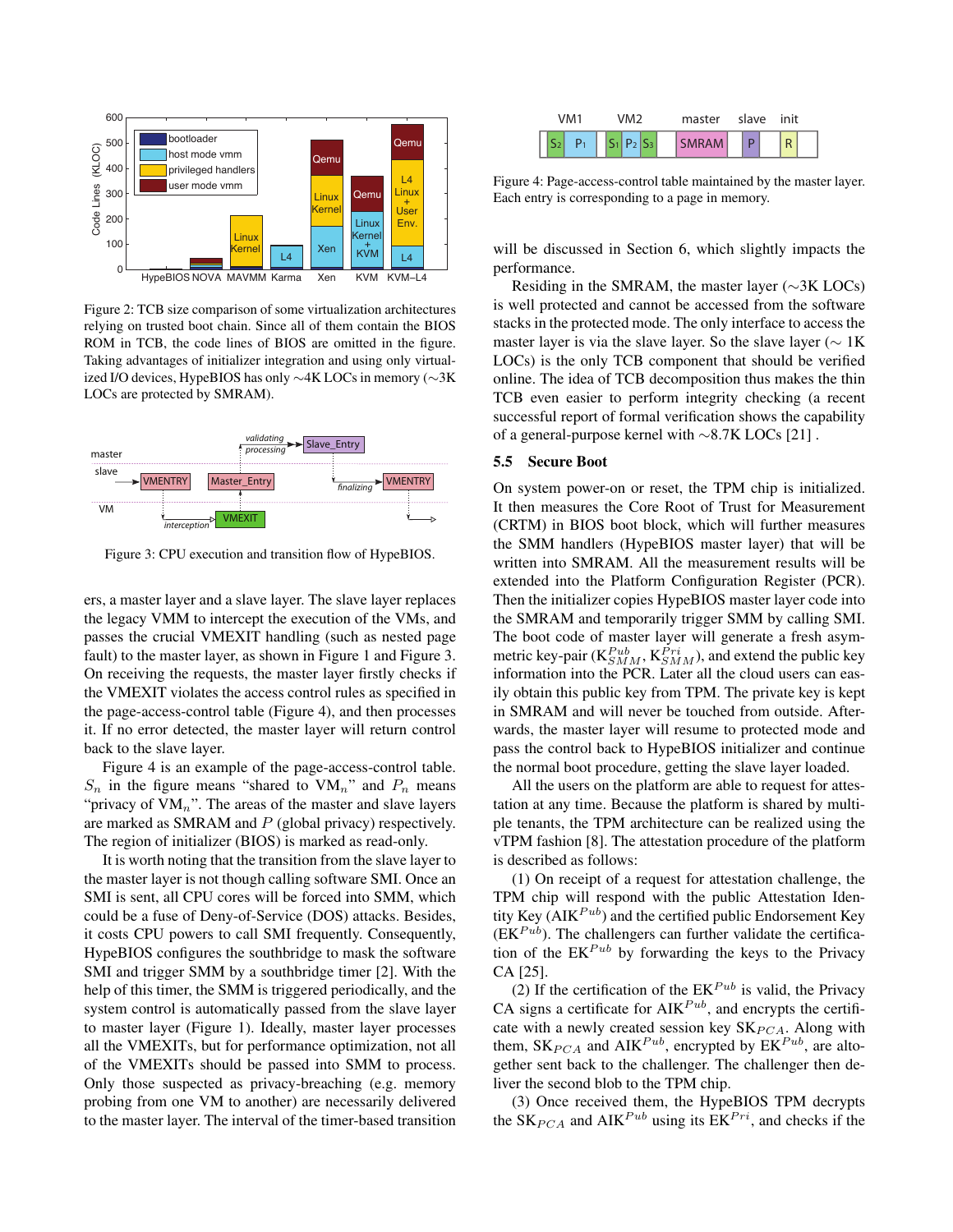

Figure 5: Memory and I/O management in HypeBIOS.

 $A I K^{Pub}$  matches with the one it owns. If everything goes well, the HypeBIOS releases the session key  $SK_{PCA}$ .

(4) With the session key, the challenger can obtain the signed certificate of  $\text{AIK}^{Pub}$ . Now that  $\text{AIK}^{Pub}$  is authenticated, the user can generate a random number *n* to perform the real-time platform attestation by asking for the signed PCR value along with this one-time random number.

(5) The TPM chip should reply with the Stored Measurement Log (SML, containing the BIOS, MBR and VMM measurement fingerprints as well as the public key of SMM handlers,  $K_{SMM}^{Pub}$ ), along with the PCR value and the random number signed by AIK<sup>*Pub*</sup>. Upon receiving them, the challenger first of all check if *n* is correct, and then applying the PCR's extend operation on SML (to see if it is the same with the received PCR value). If everything matches, and the platform measurement fingerprints in SML satisfying the challenger's requirement, the attestation is finished with success and the  $K_{SMM}^{Pub}$  can be confidently used later in authentication or key exchange.

#### 5.6 Memory and Device Virtualization

Both Intel and AMD have extended two-layer address translation to three-layer address translation (nested paging). The guest page table (gPT) specified by CR3 register in guest VM is responsible for translating guest virtual addresses (GVA) to guest physical addresses (GPA). A new table called nested page table (nPT) controlled by the VMM is responsible for translating GPA to machine frame number (HPA). The address of nPT is specified by nCR3, described by a VMCS/VMCB field. As shown in Figure 5, HypeBIOS (mainly the master layer) maintains the nPT and MMU will automatically translate guest physical address to machine address. Once set up, the memory translation process will be automatically done by MMU and no interaction with the virtualization software is necessary. The master layer will only be called for nPT updating when a nested page fault happens. But, again, the host physical address is guarded by the page-access-control table. The master layer will not acknowledge any memory access attempts.

Except for memory translation, I/O management is another important issue to be considered. HypeBIOS fully makes use of the hardware extensions for virtualization, including IOMMU (VTd [15] for Intel and AMD-Vi [1] for

AMD) and SR-IOV [17], to minimize the TCB size. The input/output memory management unit (IOMMU) connects a DMA-capable I/O bus to the main memory. Like a traditional MMU, which translates CPU-visible virtual addresses to physical addresses, the IOMMU takes care of mapping device-visible virtual addresses (also called device addresses or I/O addresses in this context) to physical addresses. With the help of IOMMU, devices can be directly assigned to VMs. This kind of direct assignment of devices provides very fast I/O and eliminated drivers from VMM. However, it prevents the sharing of I/O devices. To solve this problem, peripheral devices start to support SR-IOV, which provides a mechanism by which a Single Root Function can appear to be multiple separate physical devices, called virtual functions (VFs). As shown in Figure 5, the Ethernet adaptor on HypeBIOS platform is configured to appear in the PCI configuration space as multiple functions. The slave layer can assign different VFs to different VMs.

For a device that does not support virtualization, like hard drives, there are two solutions. First, cloud users can mount iSCSI disks [29]. Second, HypeBIOS can redirect the disk I/O requests to the control VM, who controls the local disk. However, this solution exposes users' data to cloud provider, so I/O encryption is required for it.

## 5.7 Scheduling

To simplify the system design, HypeBIOS directly supports two modes of VM scheduling, one-VM-per-core or roundrobin. In the case of one-VM-per-core, the situation is similar to NoHype [20]. Every VM occupies a unique CPU core and thus a unique LAPIC. The good side of doing so is that the scheduling code can be extremely simple and it is difficult for side-channel attack [33] to succeed. However, dedicating cores to VMs restricts the dynamic resource allocation in cloud computing, and increases the cost of cloud providers.

An alternative to one-VM-per-core solution is the roundrobin scheduling algorithms, which is not complicated either. VMs assigned on the same core will share the CPU time equally. If a VM is in the waiting-for-VMEXIT-handling state, the scheduler will simply pass it and dispatch the next available VM.

By intercepting VMLOAD/VMRUN/VMSAVE, Hype-BIOS has supported nested virtualization on AMD platforms. This indirectly introduces the third scheduling mechanism - scheduling by the guest VMM. On intercepting virtualization instructions launched by the guest VMM, Hype-BIOS will make changes to corresponding VMs on behalf of it. In this way, HypeBIOS can operate with complicated scheduling algorithms without actually implementing them.

## 5.8 Cloud Management

Unlike the traditional architectures, the cloud provider only controls the unpriviledged control VM in HypeBIOS design. The control VM is responsible for resource manage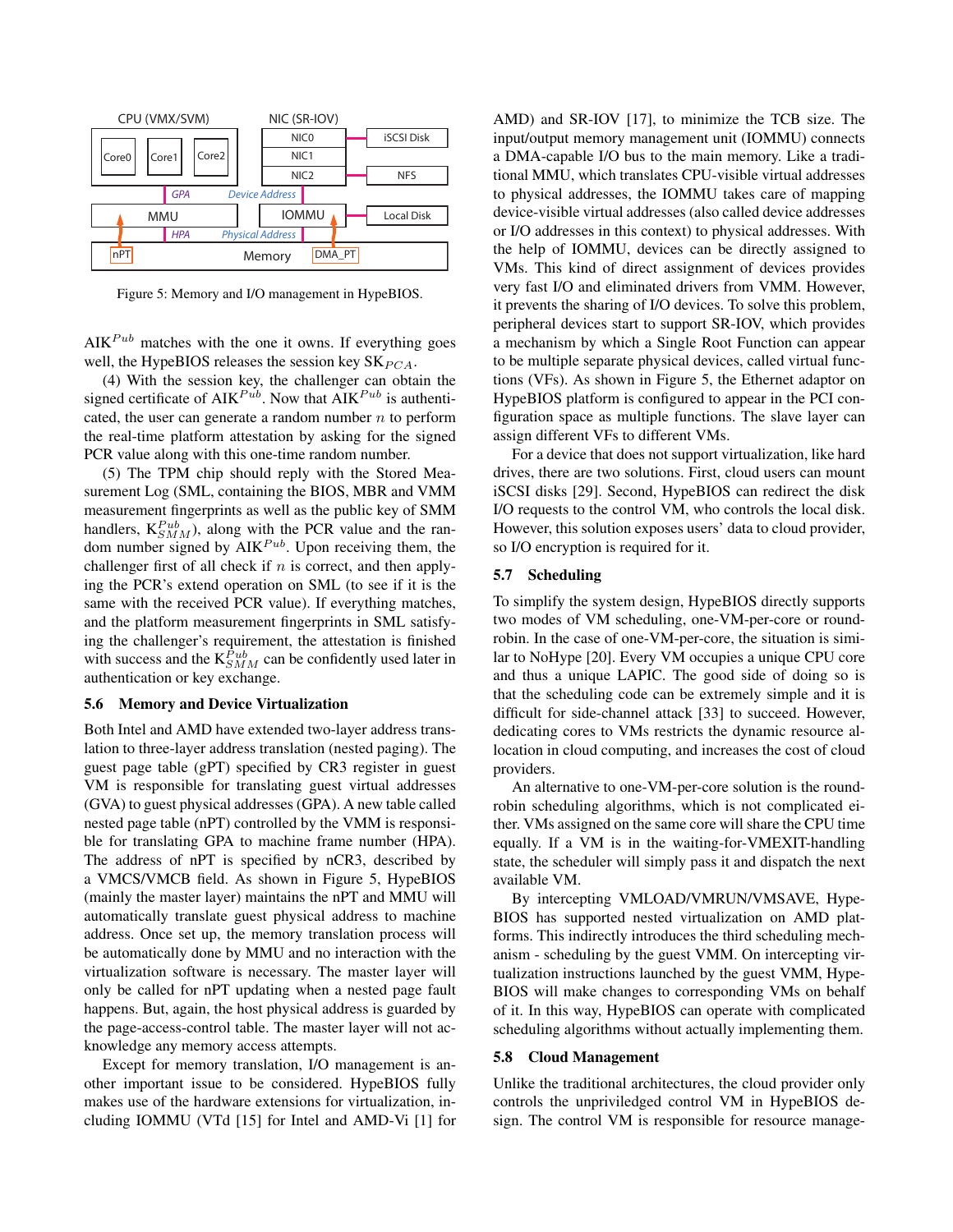ment. The management work is indirect and should be done through the interface provided by the slave layer. Currently HypeBIOS follows the design of Xen, by assigning the software interrupt 0x82 as the hypercall interface. Any requests from the control VM will be captured by the slave layer and further sanitized by the master layer. Any resources allocation changes requested by the control VM will be logged and the impacted VMs will be notified (if they install a special driver). In this way, the cloud provider cannot stealthily manipulate users' secrets.

To create a VM, HypeBIOS will allocate the resources according to the request from the control VM. The cloud user can remotely attest the platform as described in 5.5, and send session key to HypeBIOS encrypted by  $K_{SMM}^{Pub}$ . Afterwards the cloud user can upload an image along with the hash value encrypted by the session key. If HypeBIOS can successfully verify the image, it will launch the VM until a destroy request is received.

If the resources allocated to a cloud user are expired or no longer needed, HypeBIOS will destroy the data first, and then mark them as allocate-able to the control VM. There is an argument upon whether the control VM should be able to forcibly re-collect guest VMs memory pages. If this is allowed, a compromised control VM may be a huge threat to the whole platform. Although HypeBIOS can clean all the content in the re-collected memory pages, the effects due to missing pages would still leak side-channel information to the control VM. However, if the forcibly re-collection is not allowed, cloud providers may have a lot of troubles if they are not willing to continue providing service to some VMs. There is no way to find out an ultimate solution to this argument. If we want to satisfy the users' desire of privacy, we must sacrifice the power of cloud providers. In our prototype, we make the trade off to disable forcibly recollection of memory but keep charging the users who do not give up the resources.

Since the control VM's memory access is also enforced by the page-access-control table and any privileged CPU or I/O instructions will be captured and checked by the doublelayer VMM, it is impossible for cloud provider's internal employees to launch insider-attacks.

## 6. Implementation and Performance

Our prototype is built on the hardware platform with an AMD Athlon II X2 260 processor, one-dimm 2GB RAM, ASUS M5A88-V motherboard (northbridge: AMD RS880, southbridge: AMD SB850), and 2MB BIOS. We utilize AMD SVM to enable hardware based virtualization, and build the prototype based on the open source BIOS project, coreboot [10] (formally known as LinuxBIOS). The version of the coreboot code that we build our prototype with is 4.0. Note that we only use code in coreboot to perform the necessary hardware probing and initialization. Our prototype adds *∼*3K lines of code as the HypeBIOS initializer.

For performance evaluation, we boot Ubuntu 8.04 Linux as the VM, with one CPU core (dedicated) and 512 megabytes memory (nested paging enabled). Because the northbridge of our evaluation platform does not support IOMMU, we simply directly assign the Ethernet adapter and local disk to the VM, without the interception of I/O flows. This is not a big issue since we only test on one VM. For real-world cloud computing, an IOMMU is required to support device sharing among multiple VMs.

To investigate the performance impact due to TCB minimization and decomposition, as well as the overhead introduced by the timer-based double layer mode switching, we evaluate the platform under five configurations:

- 1. Booting the Linux by coreboot without virtualization. We configure the boot options so that the Linux only uses one core and 512MB memory (labelled as"No virt" in the following figures).
- 2. Loading the Linux with virtualization. In this case we do not decompose the TCB. Both the master and slave layers are relocated in normal memory areas and they communicate directly without SMM triggering (labelled as "No dec" in the following figures).
- 3. Loading the Linux with HypeBIOS and configuring the mode transition interval as 50 ms (labelled as "50ms" in the following figures).
- 4. Loading the Linux with HypeBIOS and configuring the mode transition interval as 1 ms (labelled as "1ms" in the following figures).
- 5. Loading the Linux with HypeBIOS and configuring the mode transition interval as 500 *µ*s (labelled as "0.5ms" in the following figures).

A series of performance evaluations are carried out as follows. The values obtained from the second test case is treated as the reference (with virtualization but without decomposition) because most of the cloud solutions adopt this system model. Testing results obtained from other configurations can be normalized according this test case (Figure 6, 7 and 9).

## 6.1 Common System Tasks

The first measurement is to uncompress the official Linux kernel linux-2.6.27.62.tar.bz2, which is 50.4MB in size, followed by the kernel compilation with the minimum configuration ("allnoconfig"). The wall-clock time is measured and results are shown in Figure 6. The "virtualization without decomposition" case has already caused a 20% performance downgrade compared to the "no virtualization" case. According to the gathered VMEXIT statistics, this is because of a large number of page faults (exit code 0x4E). When the timer-based mode transition is introduced in the system, the performance slightly goes down. Even if we rapidly trigger SMM, the downgrade is within 25%.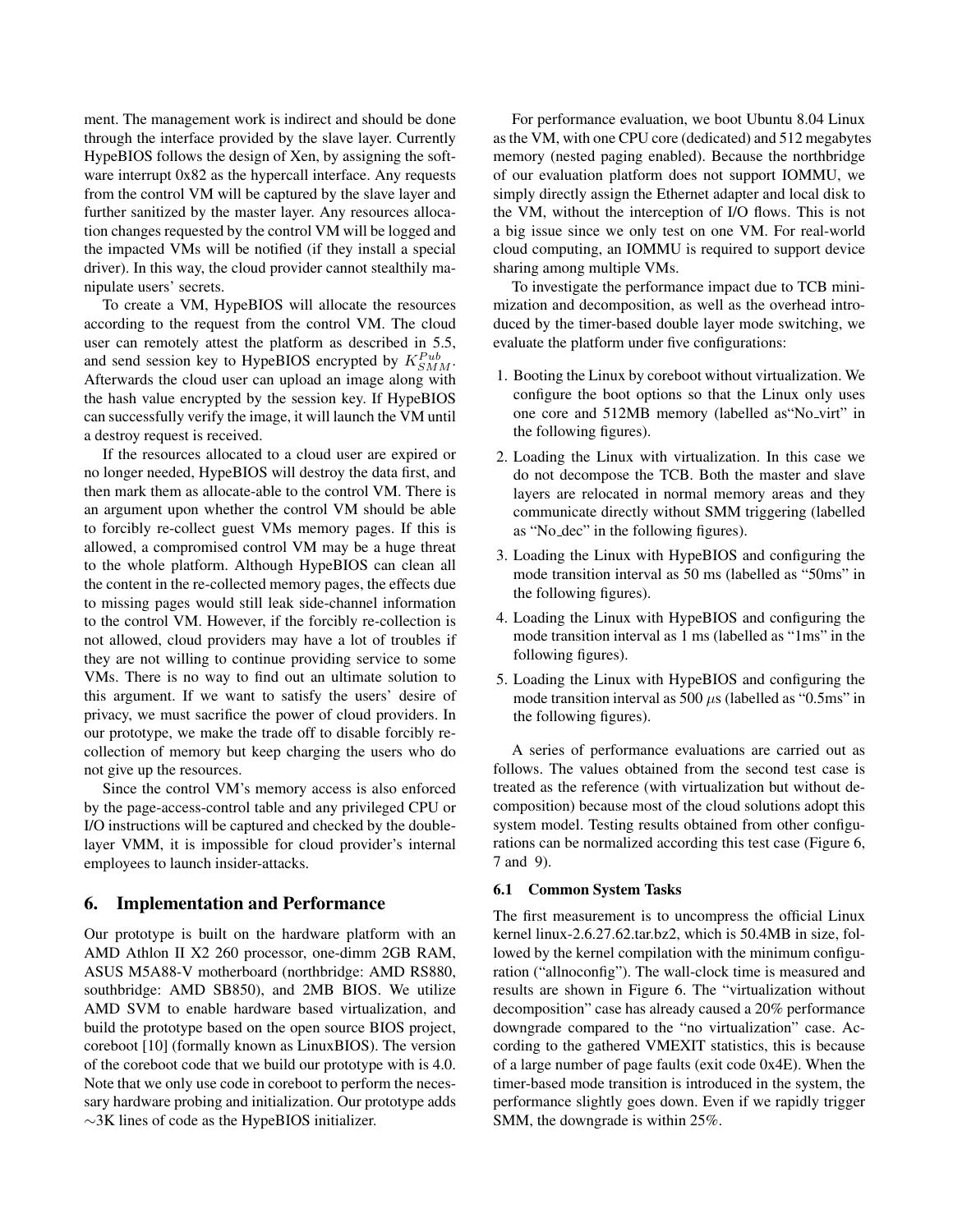

Figure 6: Kernel building, uncompressing and Apache benchmarking results of HypeBIOS.

Another commonly used assessment is the Apache benchmarking. We send 100 number of requests with the concurrency number as 20 to the Linux web server and measures the average delay. From the results (Figure 6) we can find that Apache service is insensitive to virtualization but sensitive to SMM mode transition. The increment of the delay has an exponential trend.

## 6.2 CPU computing performance

Except for web services, cloud users also tend to outsource computing to cloud VMs. Thus the measurement of CPU computing efficiency is important. In this measurement, the operations of addition, multiplication and division are evaluated upon 32 bit integer, 64 bit integer, float number and double numbers, as shown in Figure 7. Again, the enabling of virtualization lows down the performance by 20% but the frequency of mode transition does not impact the performance quite much.

Another benefit of imposing little overhead to CPU computing efficiency is that the cloud users' encryption/decryption performance will not be greatly impacted. Some heavyduty workload such as encrypted disk I/O can still be considered a good complement to HypeBIOS.

### 6.3 Context Switching Efficiency

We make use of lmbench [28] to measure the overhead introduced in multi-process context switching. The same observation can be drawn that the performance downgrade due to the mode transition is smaller than the overhead of virtualization. However, when the number of processes increases to 8 and the data size transferred within processes increases to 64K, we can see an apparent effect on the context switching efficiency. We may set this as part of our future work to optimize the multi-process (and multi-VM) context switching performance.

#### 6.4 System Bandwidth and Latencies

Figure 9 shows the results of a comprehensive measurement of system bandwidth and latencies, including file creating/deleting and virtual memory latencies (Figure 9a), lo-



Figure 8: Context switching efficiency. The X-axis tick labels describe the process number of data size transferred between processes. Data are gathered using lmbench [28].

cal and remote communication bandwidth (Figure 9b), and cache/memory access latencies (Figure 9c). From the results we can conclude that TCB decomposition and mode transition do not impact the latencies and bandwidth related to physical access (R/W for cache and memory) too much but do have some influence on the virtual layers (e.g. paging and file system). However, the overhead (mostly under 25%) is totally acceptable.

# 7. Security Analysis

VM-to-VMM Attack Surface In any virtualization systems, executions should be intercepted if they attempt to perform privileged operations. For full-virtualization, VMEXIT happens on a privileged operation, while for para-virtualization hypercall replaces VMEXIT. No matter what kind of interception mechanisms the system adopts, the VMM must interact with the VM frequently, and thus leave its large software stack under attacks.

In HypeBIOS design, TCB size is largely reduced: those complicated drivers, management programs, and complex scheduling codes are all excluded from the TCB. In addition, we retrench and merge all the platform initialization code of BIOS, bootloader and VMM into the BIOS ROM. To make the system even more secure, we decompose the VMM into double layers. The slave layer lies in the legacy host mode to perform normal operations while the master layer resides in the SMRAM to carry out privacy-crucial executions. In this way, half of the TCB is under the native protection of hardware and is immune to both CPU stream access and Direct Memory Access (DMA). The only attack surface is the slave layer left outside. Due to decomposition, the slave layer can be quite small (*∼*1K LOCs in our prototype) and can be easily verified (recent work has shown the capability to verify *∼*8.7K LOCs VMM [21]). As long as the outside TCB component is secured, the interface towards the master layer is well guarded.

There exist some attacks poisoning SMRAM via cache on Intel's platforms [36]. However, the protection of SM-RAM is out of the scope of our work. Actually, Intel has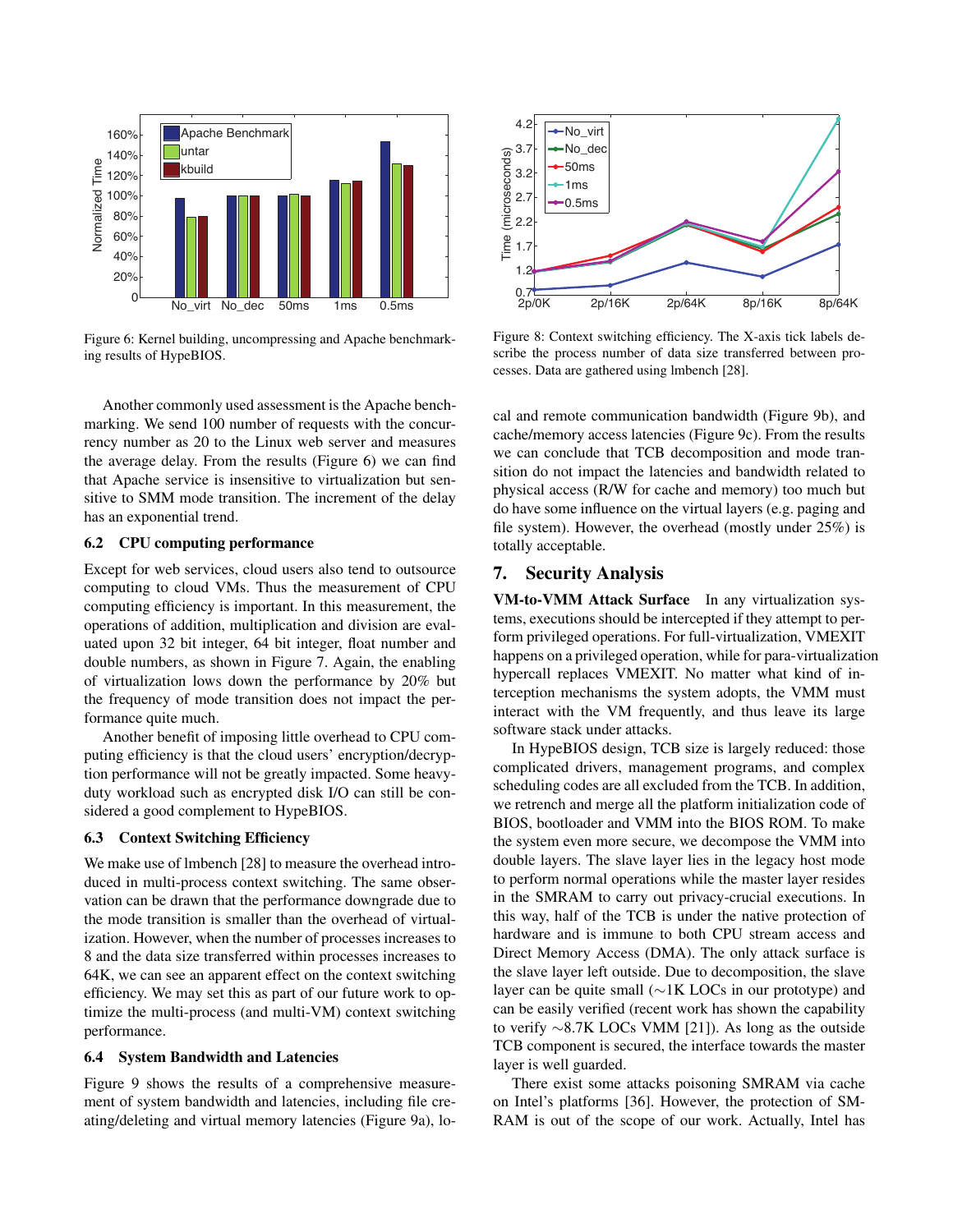

Figure 7: CPU computing performance evaluation, including the operations of addition, multiplication and division upon 32 bit integer, 64 bit integer, float number and double numbers



Figure 9: Latency and bandwidth measurements, measured by lmbench [28].

published patches to resolve the currently known SMM attacks so far. Moreover, a proper configuration of the System Management Range Register (SMRR) [16] can clear up this problem nowadays. On AMD platforms, SMRAM cache has already been protected so that cache-poisoning attacks [37] are immunized.

VM-to-VM Attack Surface The security of HypeBIOS TCB ensues the enforcement of VM isolation. Thus many VM-to-VM attacks are immunized. Every sensitive instruction will be verified by the master layer, according to the page-access-control table. If a VM attempts to access memory pages not belonging to it, HypeBIOS will check whether this access has been authorized by the pages' owner or not. In this way, privacy breaching through memory access can be prevented.

Some may concern that if a VM can launch VM-to-VM Deny-Of-Service (DOS) attacks by causing a lot of unauthorized memory accesses that forces the master layer to process VMEXITs frequently, and takes CPU time slices away from the slave layer and other VMs. However, the handling of VMEXITs is very quick (Xen can deal with  $10<sup>5</sup>$  VMEXITs per second), so it would not be a big issue if a mass of VMEXITs come to the master layer. Even if the problem exists, HypeBIOS can still defend against it by recording the VM abnormally causing VMEXITs (e.g. with a large number of unauthorized memory access) and quarantining it.

Insider Attack Surface In HypeBIOS design, the cloud provider owns only the control VM and indirectly manages cloud resource allocation through the interface provided by the slave layer. Any resources allocation changes requested by the control VM will be logged and the impacted VMs will be notified (a dedicated driver is needed). In this way, the cloud provider cannot stealthily manipulate users' secrets. Moreover, the control VM is not more privileged than any normal guest VMs. Even if the control VM is compromised or exploited by inside attackers, the access towards the resources allocated to the other VMs will be intercepted by HypeBIOS.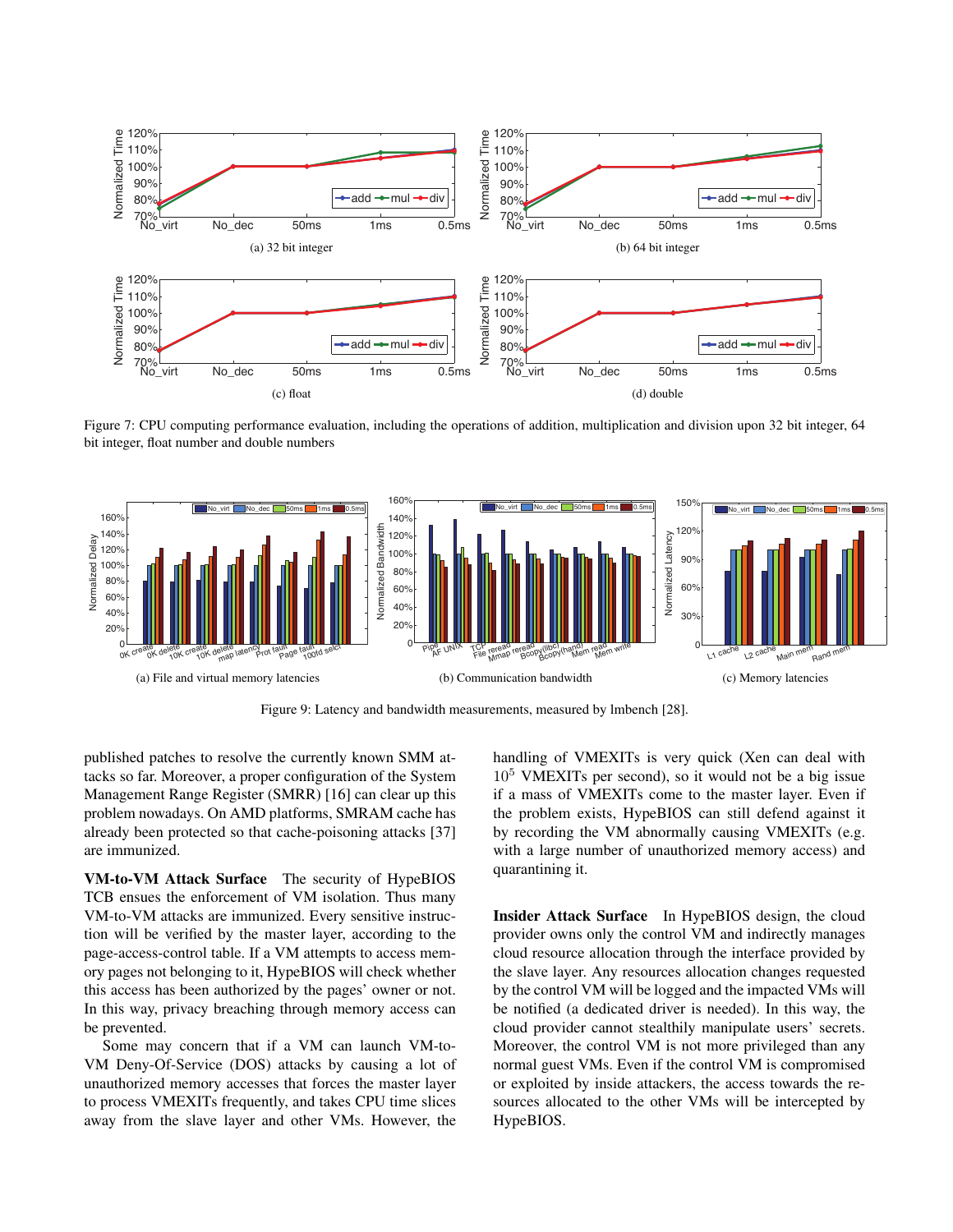Under the enforcement of the page-access-control table, the only way to access the guests' resources for cloud provider is to map them as "shared with the control VM". However, this operation can only be done on the request of the pages' owner.

# 8. Discussion and Future Work

There could be a lot of extensions and improvements to HypeBIOS. Our future work will include but may not be limited to:

Nested Virtualization with HypeBIOS We have already supported trap-and-emulation for AMD VMLOAD/VM-RUN/VMSAVE instructions. Thus nested virtualization with HypeBIOS on AMD platforms are now possible. However, due to the experiment platform limitation (our RS880 northbrige chip does not support IOMMU), we have not implemented the nested virtualization prototype. We will develop such kind of system in our future work.

Extending HypeBIOS Archiecture to Other Modes The HypeBIOS architecture is not limited to platforms with SMM. What we present here is the idea of TCB minimization and decomposition. Based on this philosophy, HypeBIOS can have many other variants to satisfy different goals. For example, Intel's TXT technology and its Measured Launched Environment (MLE) [18] can be a good candidate to replace SMM. MLE has two memory regions that are protected from malicious breaching: DRAM Protected Range (DPR) and Directed I/O Protected Memory Regions (PMRs). By relocating the master layer into the TXT measured memory regions, we can guarantee the safety of HypeBIOS from DMA attacks and can measure its integrity periodically. In this way, the crucial software components are under protection without a high performance overhead to measure the whole TCB. We have started to port SMM based HypeBIOS prototype to MLE and we will publish the evaluations in future papers.

According to a recent interview of Intel's CTO, Justin Rattner, Intel has strived to explore a "stealth" mode to provide securely processing [38]. In the long term, there should be a general-purpose solution. We need an architectural breakthrough which allows an open platform to selectively and programmatically become closed during a secure computational phase. With the architecture proposed by Intel, HypeBIOS can reside in the stealth mode, being waken up for brief periods of time, and then come back into the open. Our future effort will follow this direction once Intel publishes the "stealth" mode.

HypeBIOS as A Neutral Agent Privacy protection has motivated many approaches coming into being to keep cloud users' secrets away from the cloud provider. Nevertheless, there is a compelling reason for cloud provider to monitor its users: to ensure the "law-abiding" of the whole cloud platform. Without the ability to monitor the users, the cloud provider cannot prevent the VMs to be malicious tools. It has been reported that the attackers can utilize Amazon EC2 instances to attack other VMs on the same physical node via the cache side channel [33]. And the famous Sony PlayStation Network attack has shown Amazon EC2 as a hackers' paradise [7]. Consequently, simply depriving the capability of monitoring cloud users from the cloud provider is not a perfect solution. Fortunately, as a neutral agent in the architecture, HypeBIOS can shoulder this big beam. Without leaking users' privacy to the cloud provider while sensing the users' computation and data based on the security policies provided by the cloud provider, HypeBIOS is able serve the purpose well.

# 9. Conclusion

In this paper, we propose HypeBIOS to enforce isolation of VMs based on a verifiable thin virtualization Trusted Computing Base (TCB). Unlike the traditional architectures, HypeBIOS excludes the unnecessary initialization components in the boot chain and shifts the control VM (management VM) out of the TCB. The reduced TCB is further decomposed into two layers. The master layer works in the System Management Mode (SMM) and contains crucial handlers. The slave layer resides in the legacy virtualization host mode to cooperate with the master layer. We build a prototype of HypeBIOS on the x86 platform with moderate slowdown. HypeBIOS is not only an effective solution for cloud TCB securing but also a promising way to alleviate other cloud problems.

# 10. Acknowledgement

This work was partially funded by NSF CNS-1100221.

## References

- [1] ADVANCED MICRO DEVICES. AMD I/O Virtualization Technology (IOMMU) Specification, February 2009.
- [2] ADVANCED MICRO DEVICES. AMD SB800-Series Southbridges Register Reference Guide, May 2011.
- [3] ADVANCED MICRO DEVICES. AMD64 Architecture Programmers Manual Volume 2: System Programming, December 2011.
- [4] ANDERSON, R., AND KUHN, M. Tamper resistance: a cautionary note. In *Proceedings of the 2nd conference on Proceedings of the Second USENIX Workshop on Electronic Commerce - Volume 2* (Berkeley, CA, USA, 1996), WOEC'96, USENIX Association, pp. 1–1.
- [5] AZAB, A. M., NING, P., WANG, Z., JIANG, X., ZHANG, X., AND SKALSKY, N. C. Hypersentry: enabling stealthy incontext measurement of hypervisor integrity. In *Proceedings of the 17th ACM conference on Computer and communications security* (New York, NY, USA, 2010), CCS '10, ACM, pp. 38–49.
- [6] AZAB, A. M., NING, P., AND ZHANG, X. Sice: a hardwarelevel strongly isolated computing environment for x86 multicore platforms. In *Proceedings of the 18th ACM conference*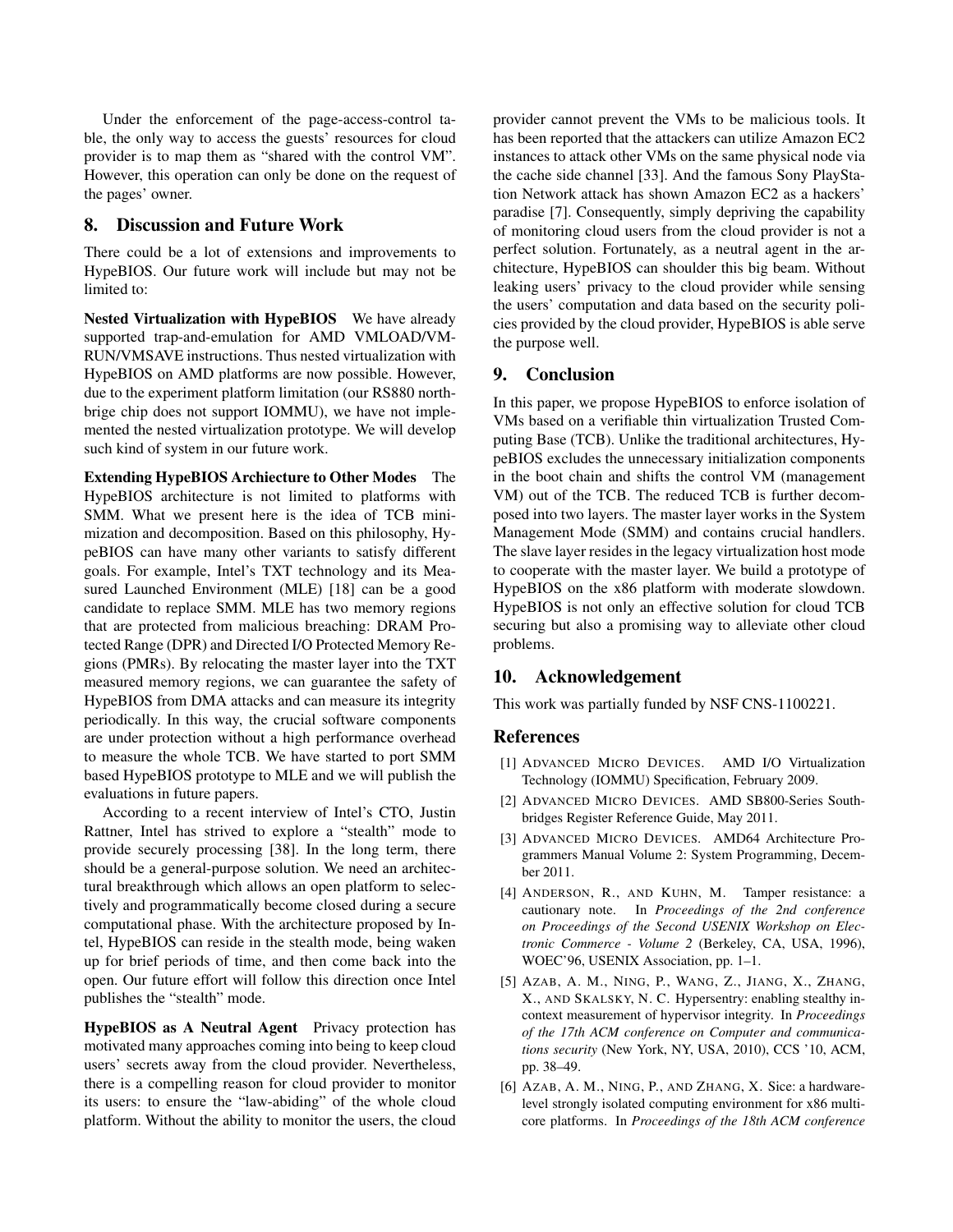*on Computer and communications security* (New York, NY, USA, 2011), CCS '11, ACM, pp. 375–388.

- [7] BAGH, C. *Sony PlayStation Network attack shows Amazon EC2 a hackers' paradise*, 2011. http://www.ibtimes. com/articles/146224/20110516/.
- [8] BERGER, S., CCERES, R., GOLDMAN, K. A., PEREZ, R., SAILER, R., AND DOORN, L. vtpm: Virtualizing the trusted platform module. In *In USENIX Security* (2006), pp. 305–320.
- [9] BIEDERMAN, E. Kernel korner: About linuxbios. *Linux J. 2001*, 92 (Dec. 2001), 7–.
- [10] COREBOOT. http://coreboot.org/.
- [11] EC2. http://aws.amazon.com/ec2/.
- [12] GARFINKEL, T., PFAFF, B., CHOW, J., ROSENBLUM, M., AND BONEH, D. Terra: a virtual machine-based platform for trusted computing. *SIGOPS Oper. Syst. Rev. 37*, 5 (Oct. 2003), 193–206.
- [13] GELLMAN, R. Privacy in the clouds: Risks to privacy and confidentiality from cloud computing. Tech. rep., World Privacy Forum, 2009.
- [14] GRUB2. http://www.gnu.org/software/grub/.
- [15] INTEL CORPORATION. *Intel<sup>®</sup> Virtualization Technology Specification for Directed I/O Specification*. www.intel. com/technology/vt/.
- [16] INTEL CORPORATION. Intel<sup>®</sup> 64 and IA-32 Architectures Software Developer's Manual, December 2009.
- [17] INTEL CORPORATION. Intel<sup>®</sup> PCI-SIG SR-IOV Primer: An Introduction to SR-IOV Technology, January 2011.
- [18] INTEL CORPORATION. Intel<sup>®</sup> Trusted Execution Technology, March 2011.
- [19] JHALA, R., AND MAJUMDAR, R. Software model checking. *ACM Comput. Surv. 41*, 4 (Oct. 2009), 21:1–21:54.
- [20] KELLER, E., SZEFER, J., REXFORD, J., AND LEE, R. B. Nohype: virtualized cloud infrastructure without the virtualization. In *Proceedings of the 37th annual international symposium on Computer architecture* (New York, NY, USA, 2010), ISCA '10, ACM, pp. 350–361.
- [21] KLEIN, G., ELPHINSTONE, K., HEISER, G., ANDRONICK, J., COCK, D., DERRIN, P., ELKADUWE, D., ENGELHARDT, K., KOLANSKI, R., NORRISH, M., SEWELL, T., TUCH, H., AND WINWOOD, S. sel4: formal verification of an os kernel. In *Proceedings of the ACM SIGOPS 22nd symposium on Operating systems principles* (New York, NY, USA, 2009), SOSP '09, ACM, pp. 207–220.
- [22] KORTCHINSKY, K. Cloudburst: Hacking 3d (and breaking out of vmware). In *Black Hat Conference* (2009).
- [23] KRAZIT, T. *CNET News. Google fired engineer for privacy breach*. http://news.cnet.com/8301-30684\_ 3-20016451-265.html.
- [24] KUN, S., JIANG, W., FENGWEI, Z., AND ANGELOS, S. Secureswitch: Bios-assisted isolation and switch between trusted and untrusted commodity oses. Tech. Rep. GMU-CS-TR-2011-7, Department of Computer Science, George Mason University, 2011.
- [25] MAYES, K. E., MARKANTONAKIS, K., AND TOMLINSON, A. Introduction to the tpm. In *Smart Cards, Tokens, Security and Applications*. Springer US, 2008, pp. 155–172.
- [26] MCCUNE, J. M., LI, Y., QU, N., ZHOU, Z., DATTA, A., GLIGOR, V., AND PERRIG, A. Trustvisor: Efficient tcb reduction and attestation. In *Proceedings of the 2010 IEEE Symposium on Security and Privacy* (Washington, DC, USA, 2010), SP '10, IEEE Computer Society, pp. 143–158.
- [27] MCCUNE, J. M., PARNO, B. J., PERRIG, A., REITER, M. K., AND ISOZAKI, H. Flicker: an execution infrastructure for tcb minimization. *SIGOPS Oper. Syst. Rev. 42*, 4 (Apr. 2008), 315–328.
- [28] MCVOY, L., AND STAELIN, C. lmbench: portable tools for performance analysis. In *Proceedings of the 1996 annual conference on USENIX Annual Technical Conference* (Berkeley, CA, USA, 1996), ATEC '96, USENIX Association, pp. 23– 23.
- [29] METH, K. Z., AND SATRAN, J. Design of the iscsi protocol. In *Proceedings of the 20 th IEEE/11 th NASA Goddard Conference on Mass Storage Systems and Technologies (MSS'03)* (Washington, DC, USA, 2003), MSS '03, IEEE Computer Society, pp. 116–.
- [30] MURRAY, D. G., MILOS, G., AND HAND, S. Improving xen security through disaggregation. In *Proceedings of the fourth ACM SIGPLAN/SIGOPS international conference on Virtual execution environments* (New York, NY, USA, 2008), VEE '08, ACM, pp. 151–160.
- [31] NGUYEN, A. M., SCHEAR, N., JUNG, H., GODIYAL, A., KING, S. T., AND NGUYEN, H. D. Mavmm: Lightweight and purpose built vmm for malware analysis. In *Proceedings of the 2009 Annual Computer Security Applications Conference* (Washington, DC, USA, 2009), ACSAC '09, IEEE Computer Society, pp. 441–450.
- [32] PAN, W., ZHANG, Y., YU, M., AND JING, J. Improving virtualization security by splitting hypervisor into smaller components. In *Data and Applications Security and Privacy XXVI*, N. Cuppens-Boulahia, F. Cuppens, and J. Garcia-Alfaro, Eds., vol. 7371 of *Lecture Notes in Computer Science*. Springer Berlin Heidelberg, 2012, pp. 298–313.
- [33] RISTENPART, T., TROMER, E., SHACHAM, H., AND SAV-AGE, S. Hey, you, get off of my cloud: exploring information leakage in third-party compute clouds. In *Proceedings of the 16th ACM conference on Computer and communications security* (New York, NY, USA, 2009), CCS '09, ACM, pp. 199– 212.
- [34] SINGARAVELU, L., PU, C., HÄRTIG, H., AND HELMUTH, C. Reducing tcb complexity for security-sensitive applications: three case studies. *SIGOPS Oper. Syst. Rev. 40*, 4 (Apr. 2006), 161–174.
- [35] STEINBERG, U., AND KAUER, B. Nova: a microhypervisorbased secure virtualization architecture. In *Proceedings of the 5th European conference on Computer systems* (New York, NY, USA, 2010), EuroSys '10, ACM, pp. 209–222.
- [36] WOJTCZUK, R., AND RUTKOWSKA, J. Xen 0wning trilogy. In *Black Hat Conference* (2008).
- [37] WOJTCZUK, R., AND RUTKOWSKA, J. Attacking smm memory via intel cpu cache poisoning. In *Invisible Things Lab* (2009).
- [38] WOLFE, A. *Wolfe's Den: Intel CTO Envisions On-Chip Data Centers*, 2009. http://www.informationweek.